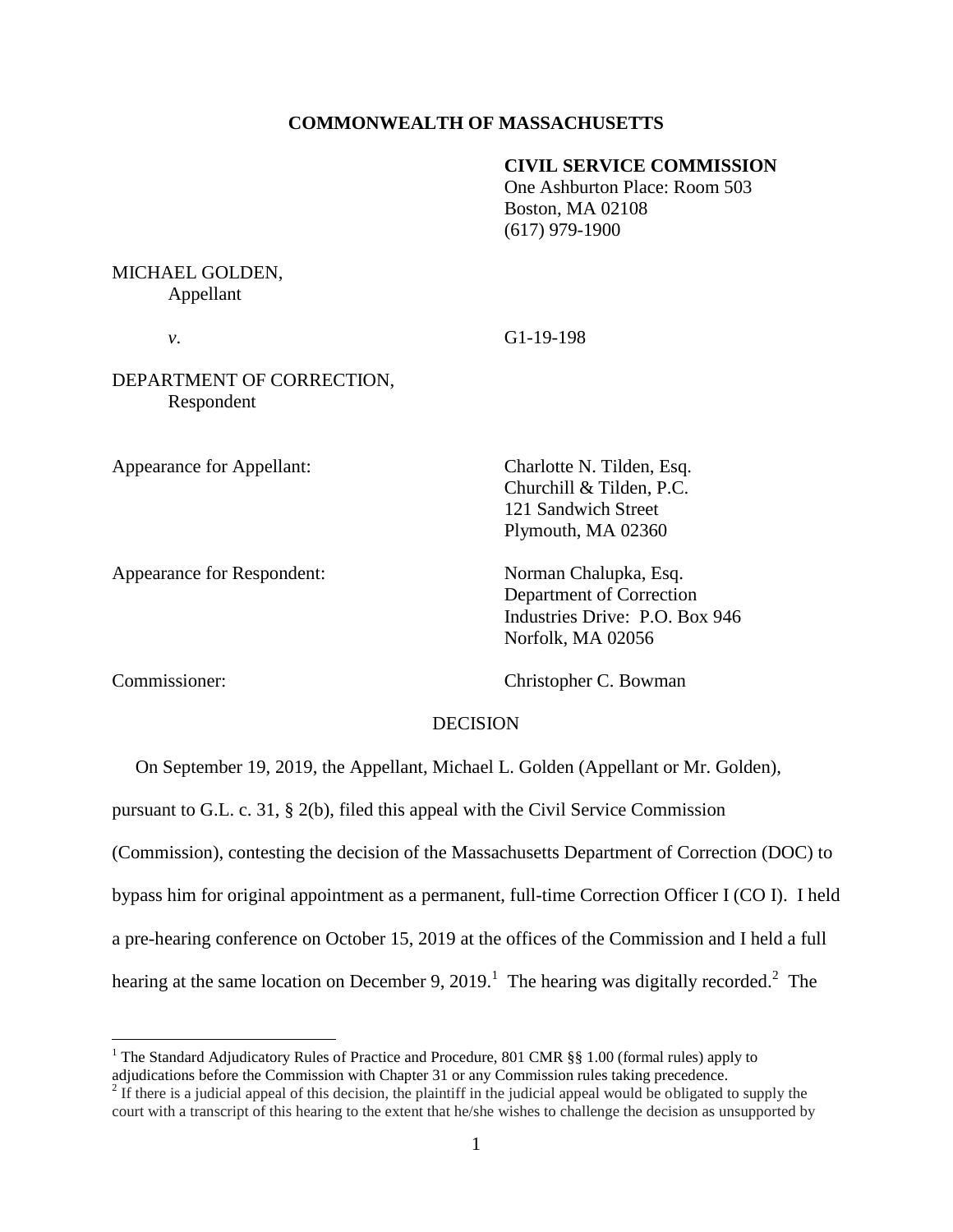parties submitted proposed decisions on January 9, 2019 (Appellant) and January 10, 2019 (DOC).

#### **FINDINGS OF FACT:**

Ten (10) exhibits were entered into evidence at the hearing. Exhibit 7 (the Appellant's sealed criminal record) was entered de bene and the parties were given the opportunity to address its admissibility in their post-hearing briefs. For the reasons discussed in the analysis, those records are admissible. Based on the exhibits, the stipulated facts, the testimony of:

### *Called by DOC:*

 $\overline{a}$ 

Eugene T. Jalette, Supervising Identification Agent, DOC;

# *Called by the Appellant:*

Michael Golden, Appellant;

and taking administrative notice of all matters filed in the case and pertinent statutes, regulations, policies, and reasonable inferences from the credible evidence, I make the following findings of fact:

- 1. The Appellant is forty-eight (48) years old. He has lived in Pembroke since 2007, where he currently resides with his wife and two (2) children. (Testimony of Appellant; Exhibit 10)
- 2. His neighbor, who has been employed by DOC since 2012 and has known the Appellant for five (5) years, describes him as a "dependable, outgoing, personable, stand-up guy." (Exhibit 9)
- 3. The Appellant has been a member of the Army National Guard since 1997. He served tours of duty in Iraq (2005) and Afghanistan (2010). (Testimony of Appellant; Exhibit 10)

substantial evidence, arbitrary or capricious, or an abuse of discretion. In such cases, this CD should be used by the plaintiff in the judicial appeal to transcribe the recording into a written transcript.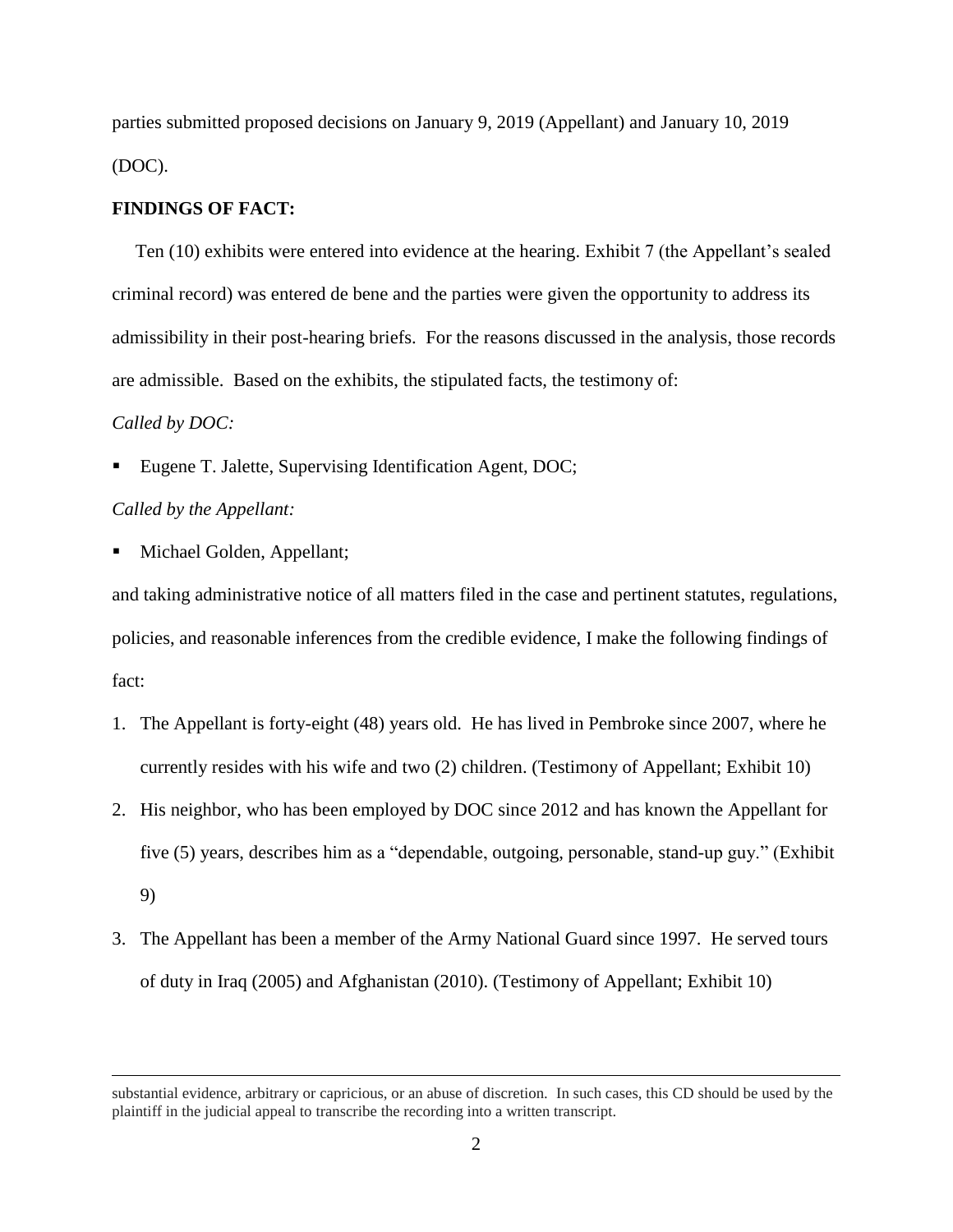- 4. A fellow member of the Army National Guard, who served with the Appellant in Iraq and Afghanistan, describes him as an "extremely dependable" person who handles stressful situations well. He told the DOC background investigator that: "If 10 applicants for a job all walked into an interview at the same time, the [Appellant] would beat all ten out due to his professionalism. (Exhibit 9)
- 5. The Appellant has been employed since 2016 by a private company where he works at a local transfer station running the scale weighing trucks, working approximately 40-50 hours per week. (Testimony of Appellant and Exhibit 10)
- 6. For the five years prior to 2016, the Appellant worked for a collection agency. His supervisor at the time told the DOC background investigator that the Appellant "had good relationships with all coworkers and was considered a very mature family man." She noted that the Appellant was one of her top collectors, was always on time for work and never abused sick time. (Exhibit 9)
- 7. On October 20, 2018, the Appellant took and passed the civil service examination for CO I. (Stipulated Fact)
- 8. On February 6, 2019, the Appellant's name appeared tied for  $11<sup>th</sup>$  on Certification No. 06084, from which DOC ultimately appointed 147 candidates. 145 of those appointed candidates were ranked below the Appellant. (Stipulated Facts)
- 9. The bypass letter sent to the Appellant by DOC stated that the Appellant was being bypassed due to: "Failed Background due to your Massachusetts Board of Probation sealed and not sealed cases that includes a 2000 guilty plea for Assault and Battery and supporting police reports." (Exhibit 2)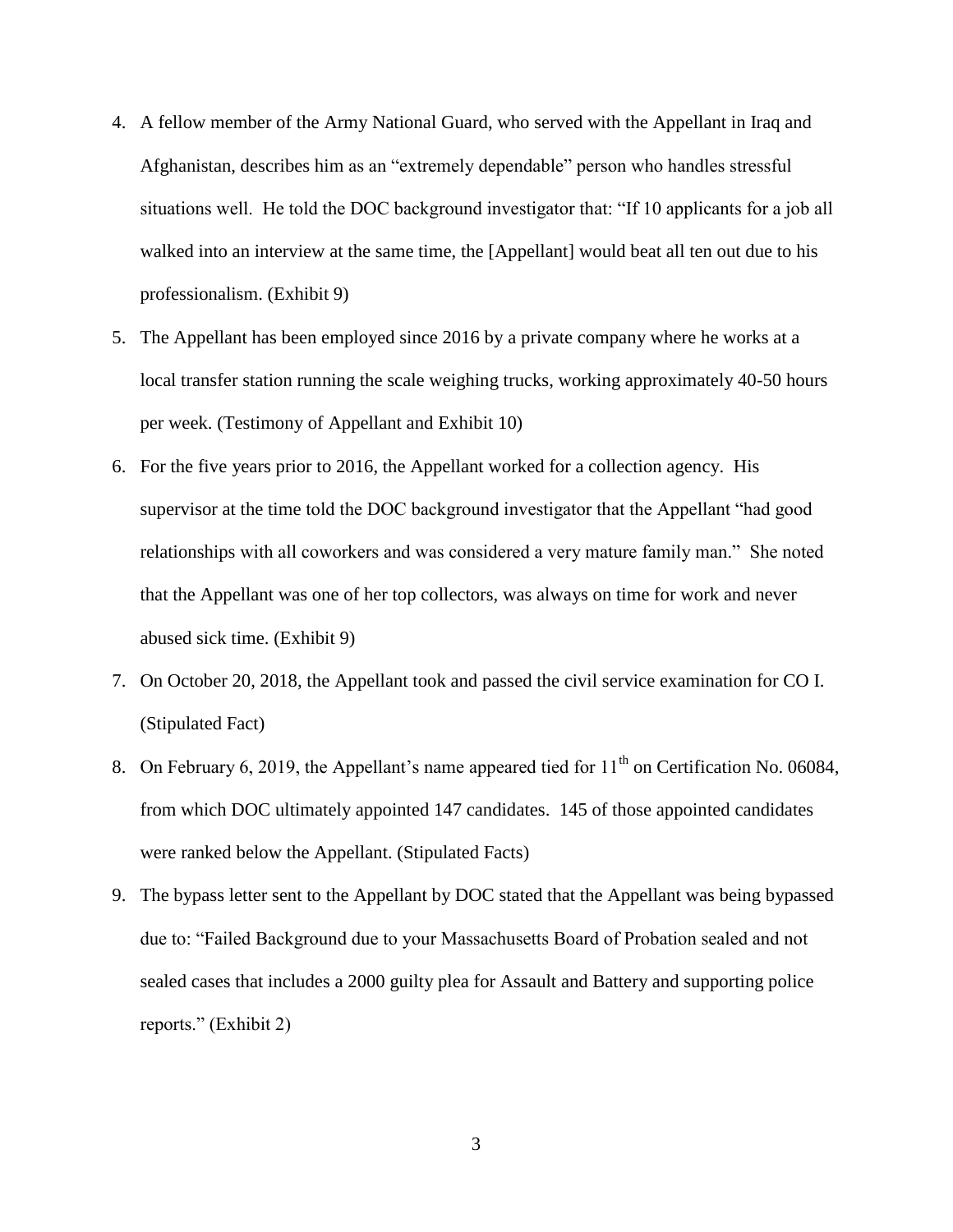10. Eugene T. Jalette, Supervising Identification Agent for DOC, testified that the "biggest issue" for DOC was the above-referenced 2000 assault and battery conviction. (Testimony of Mr. Jalette)

### *DOC's Review of the Appellant's Background*

- 11. On March 15, 2019, the Appellant completed an "Application for Employment." (Exhibit 10)
- 12. DOC accessed and obtained Criminal Offender Record Information (CORI) regarding the Appellant from the state's Criminal Justice Information Services (CJIS). This information is accessed online by CJIS-authorized DOC employees. (Testimony of Jalette and Exhibits 3, 5, 6 and 7)
- 13. In response to the CJIS inquiry regarding the Appellant, DOC received two documents that are relevant to this appeal: 1) a document titled "MA Criminal History (BOP)"; and 2) the Appellant's sealed criminal record. (Exhibits 6; Exhibit 7 and Testimony of Mr. Jalette)
- 14. On April 15, 2019, as part of the background investigation, a DOC background investigator met with the Appellant at his home. During that background interview, the Appellant was asked to address the various entries on his sealed and unsealed CORI records. (Testimony of Appellant)
- 15. In regard to the one entry on his unsealed record, the Appellant told the investigator that, in 1996, his now ex-wife and he had a verbal argument that escalated; they "came to blows"; she hit the Appellant; the Appellant grabbed his ex-wife's arm. The Appellant went to his mother's house. A restraining order was issued and dismissed a few weeks later. (Testimony of Appellant)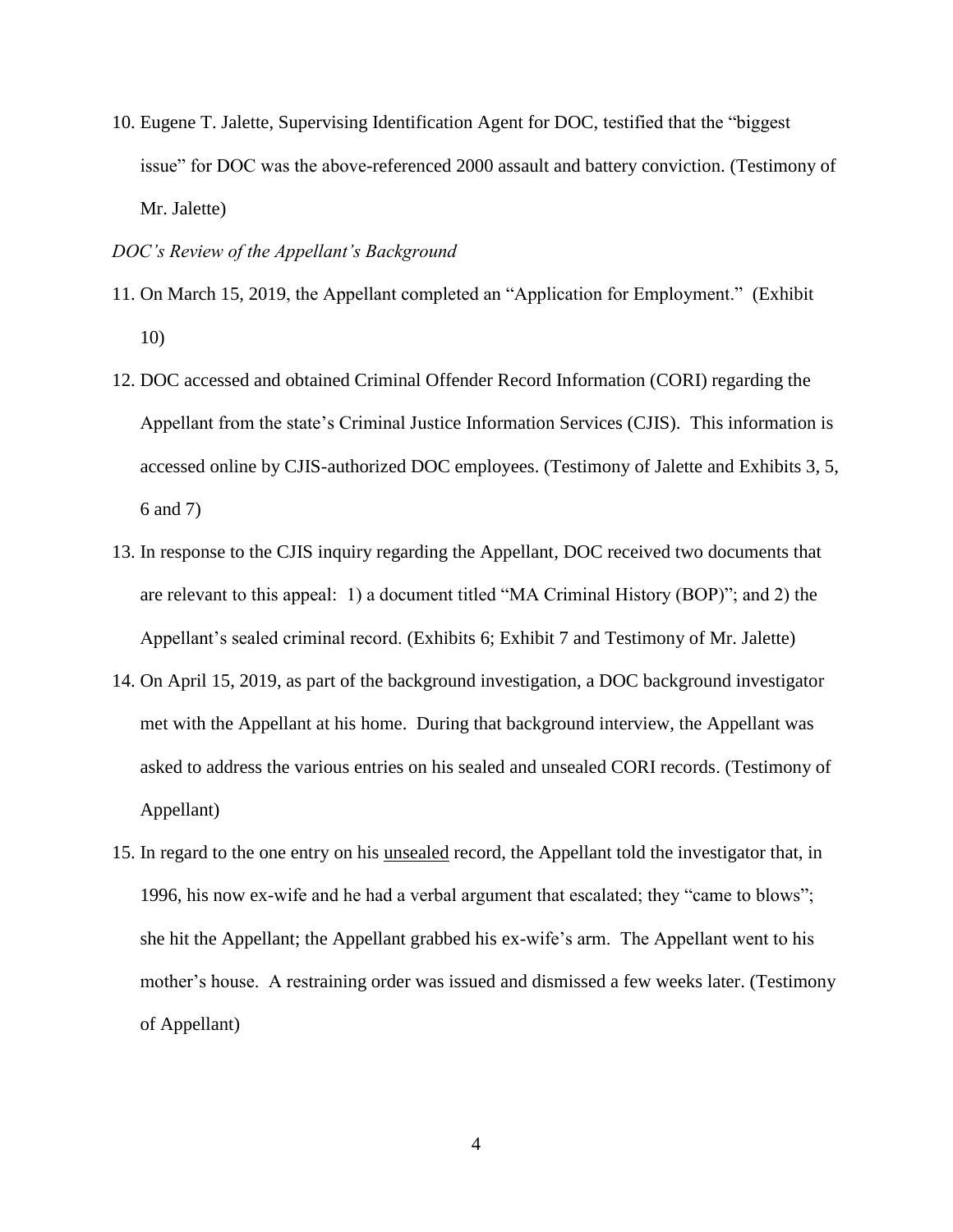- 16. During that same home interview on April 15, 2019, the Appellant, in response to questions regarding the sealed criminal records that DOC had obtained, provided the DOC background investigator with the information contained in the findings that follow. (Testimony of Appellant and Exhibit  $9^3$
- 17. In 1996, the Appellant was charged with assault and battery in relation to the events that resulted in the restraining order. The criminal charge was dismissed the same day as the restraining order. (Testimony of Appellant and Exhibit 9)
- 18. The Appellant was found not guilty of breaking and entering after a jury trial in 2001. The Appellant denied any involvement in the alleged crime. (Exhibit 9 and Testimony of Appellant)
- 19. In 2000, the Appellant was 29 years old. He was driving a car on Route 9; his mother was a passenger in that car. The Appellant's vehicle was "rear-ended" by the driver of another vehicle, who the Appellant came to believe was a drunk driver. The Appellant exited his vehicle and approached the vehicle that had just rear-ended him; and opened the driver's side door of that vehicle. The driver of the vehicle swung at the Appellant two or three times and missed. The Appellant proceeded to punch the driver of that vehicle multiple times until he was asked to stop by a witness who told the Appellant that he (the witness) had already called police. The State Police arrived. The State Police issued the Appellant a summons but he never received it. A default warrant was issued and the Appellant was subsequently arrested. The Appellant pled guilty to assault and battery (a misdemeanor); he was sentenced to six months' probation and ordered to perform 50 hours of community service. (Testimony of Appellant)

 $\overline{a}$ 

 $3$  I have not included references to other minor and stale (i.e.  $-$  charges related to graffiti) matters that occurred well over 20 years ago.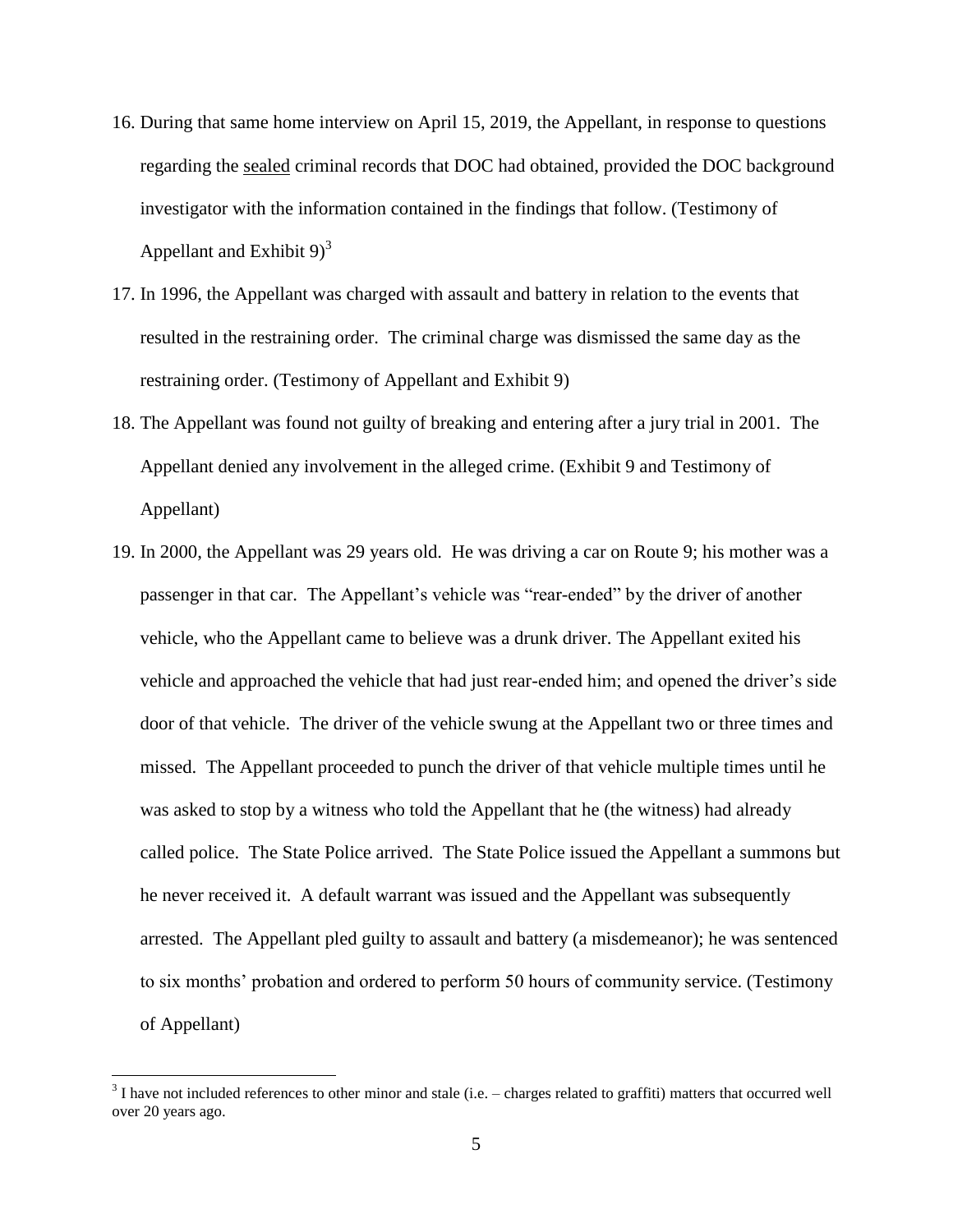- 20. The background investigator's report indicates that, on April 18, 2019, the investigator contacted the police department in the Town of Pembroke where the Appellant has resided since 2007, and "no negative findings" were reported to him. (Exhibit 9)
- 21. The background investigator's report also indicates, on April 18, 2019, the investigator contacted the Marshfield Police Department and there were "multiple reports" and that "all reports added to the applicant's file". The only Marshfield Police Department report submitted as evidence by DOC was a May 20, 2000 police report regarding the assault and battery charge for which the Appellant was eventually found not guilty. (Exhibits 8 and 9)
- 22. The background investigator's summary of the "police reports" is consistent with the information provided by the Appellant. (Testimony of Appellant and Exhibit 9)
- 23. In regard to the assault and battery charge and the underling incident on Route 9, the background investigator's report states that he was told by the State Police that "due to the fact that the applicant<sup>['</sup>]s records were sealed, they would have to forward their request to their legal department. This investigator was then told if they were allowed to release the report, it would be forwarded to DOC HRD. (Exhibit 9) No report from the State Police was submitted by DOC as part of these proceedings.
- 24. Under "positive employment aspects", the background investigator wrote: "Active National Guard with Two Deployments; Strong References." Under "negative employment aspects", the investigator wrote: "Guilty plea on Assault and Battery Charge; History of Negative Interactions with Marshfield Police Department." (Exhibit 9)
- 25. The DOC Commissioner, who is the appointing authority, was personally involved in the decision-making process here and was provided with the Appellant's entire package, including his application, his CORI records and the investigator's report. The Commissioner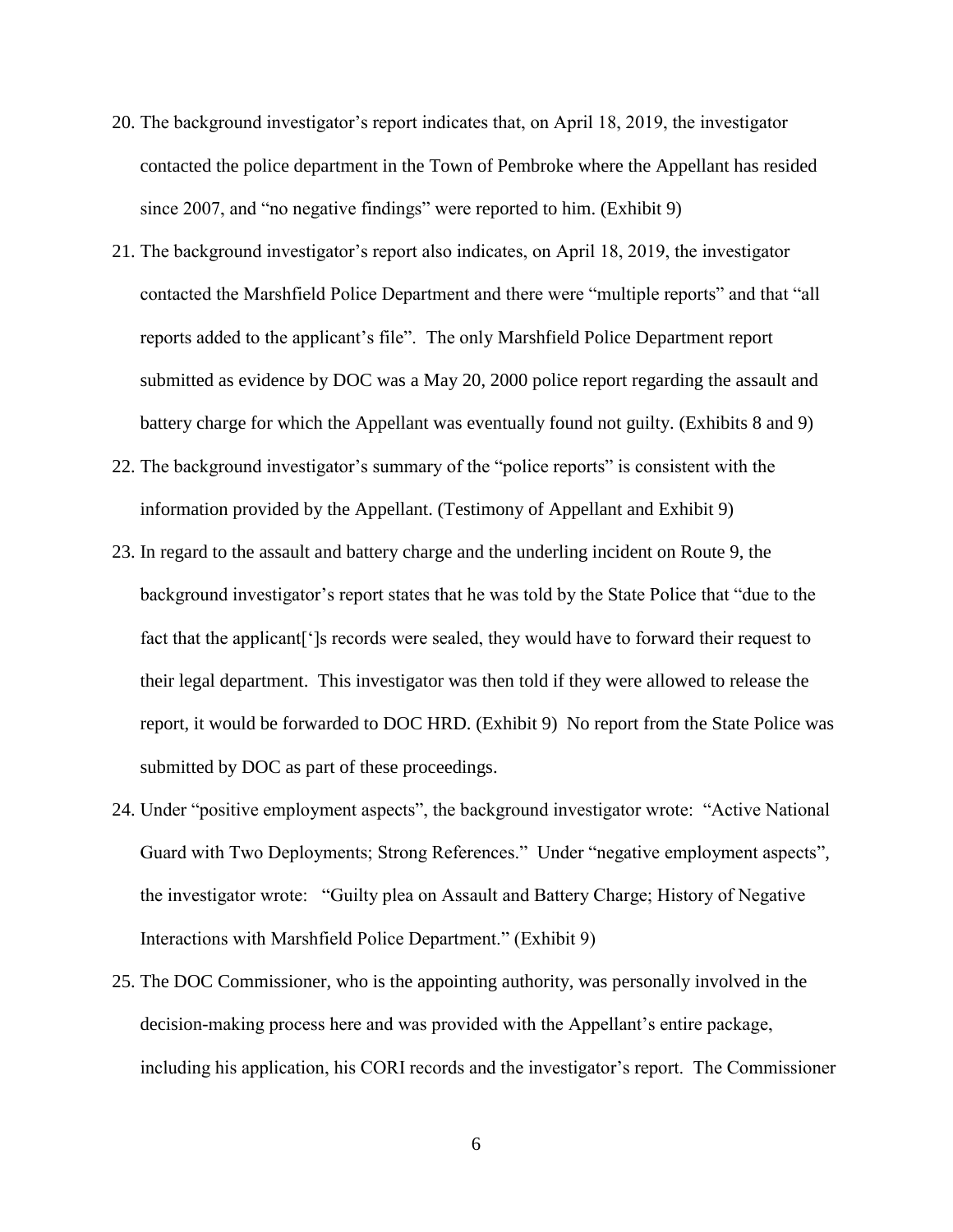concluded that the assault and battery conviction was the most problematic issue and decided to bypass the Appellant for appointment. (Testimony of Mr. Jalette)

## *Legal Standard*

 The fundamental purpose of the civil service system is to guard against political considerations, favoritism, and bias in governmental hiring and promotion. The commission is charged with ensuring that the system operates on "[b]asic merit principles." Massachusetts Assn. of Minority Law Enforcement Officers v. Abban, 434 Mass. 256, 259, citing Cambridge v. Civil Serv. Comm'n., 43 Mass.App.Ct. 300, 304 (1997). "Basic merit principles" means, among other things, "assuring fair treatment of all applicants and employees in all aspects of personnel administration" and protecting employees from "arbitrary and capricious actions." G.L. c. 31, section 1. Personnel decisions that are marked by political influences or objectives unrelated to merit standards or neutrally applied public policy represent appropriate occasions for the Civil Service Commission to act. Cambridge at 304.

 The issue for the Commission is "not whether it would have acted as the appointing authority had acted, but whether, on the facts found by the commission, there was reasonable justification for the action taken by the appointing authority in the circumstances found by the commission to have existed when the Appointing Authority made its decision." Watertown v. Arria, 16 Mass.App.Ct. 331, 332 (1983). See Commissioners of Civil Service v. Municipal Ct. of Boston, 369 Mass. 84, 86 (1975); and Leominster v. Stratton, 58 Mass.App.Ct. 726, 727-728 (2003).

 The Commission's role, while important, is relatively narrow in scope: reviewing the legitimacy and reasonableness of the appointing authority's actions. City of Beverly v. Civil Service Comm'n, 78 Mass.App.Ct. 182, 189, 190-191 (2010) citing Falmouth v. Civil Serv. Comm'n, 447 Mass. 824-826 (2006) and ensuring that the appointing authority conducted an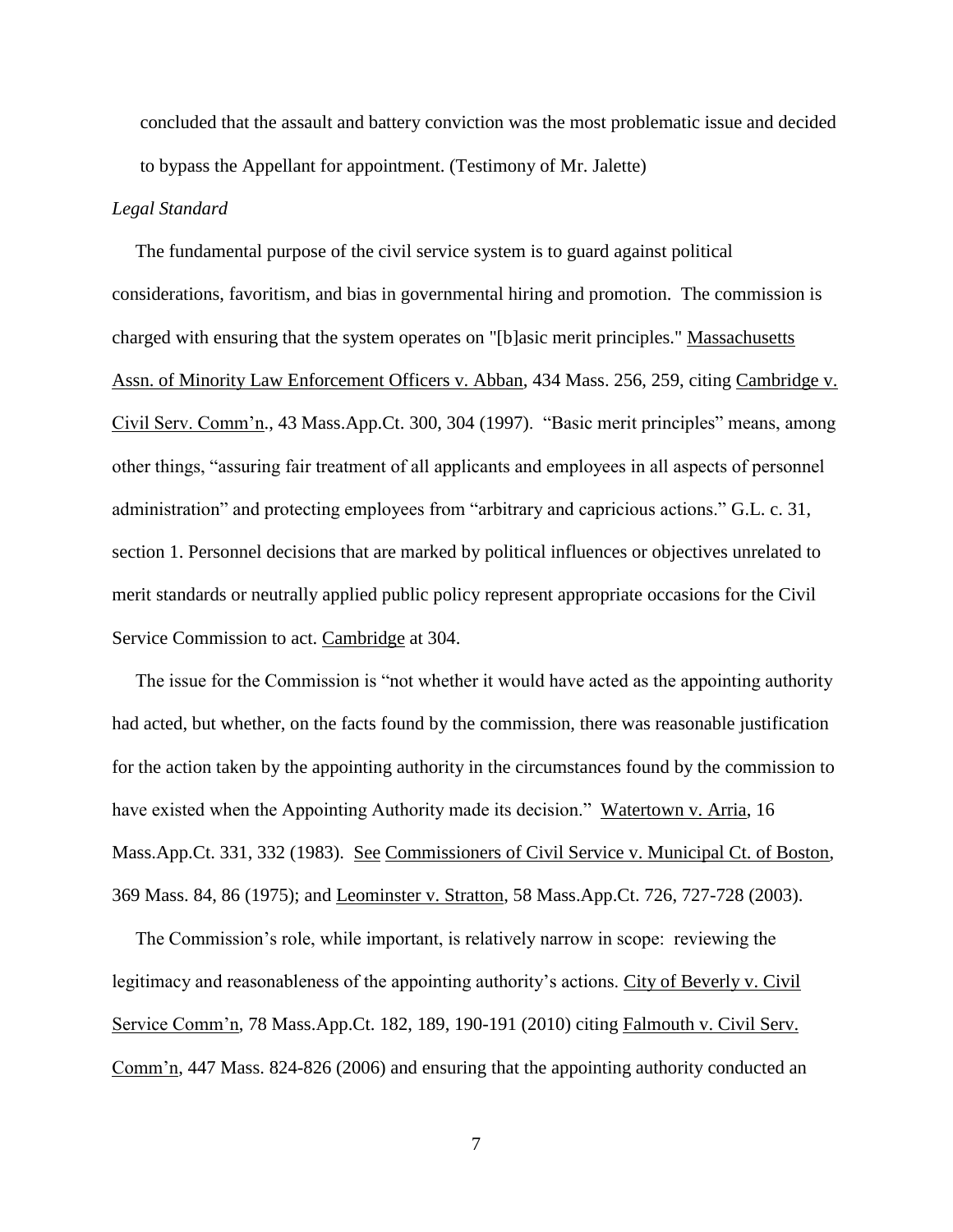"impartial and reasonably thorough review" of the applicant. The Commission owes "substantial deference" to the appointing authority's exercise of judgment in determining whether there was "reasonable justification" shown. Beverly citing Cambridge at 305, and cases cited. "It is not for the Commission to assume the role of super appointing agency, and to revise those employment determinations with which the Commission may disagree." Town of Burlington and another v. McCarthy, 60 Mass. App. Ct. 914, 915 (2004).

Disputed facts regarding alleged prior misconduct of an applicant must be considered under the "preponderance of the evidence" standard of review as set forth in the SJC's recent decision in Boston Police Dep't v. Civil Service Comm'n, 483 Mass. 461 (2019), which upheld the Commission's decision to overturn the bypass of a police candidate, expressly rejecting the lower standard espoused by the police department. Id., 483 Mass. at 333-36.

#### *Analysis*

 The bypass letter sent to the Appellant states that the reasons for bypass were: "Failed background due to your Massachusetts Board of Probation sealed and not sealed cases that includes a 2000 guilty plea for Assault and Battery and supporting police reports." To ensure clarity, the list of "unsealed" entries on the CJIS reports provided to DOC totals  $1 -$  the exparte temporary restraining order that was issued on 10/24/96 and dismissed on 11/21/96. Although the background investigator's report indicates that he talked to Marshfield Police about a related (sealed) charge, DOC had no further information about this restraining order at the time of bypass other than what the Appellant self-reported to the investigator during the background interview. The Appellant offered detailed testimony about the underlying incident that occurred 23 years ago with his ex-wife. While the Commission has long held that evidence of domestic violence is a valid reason to bypass a candidate for appointment,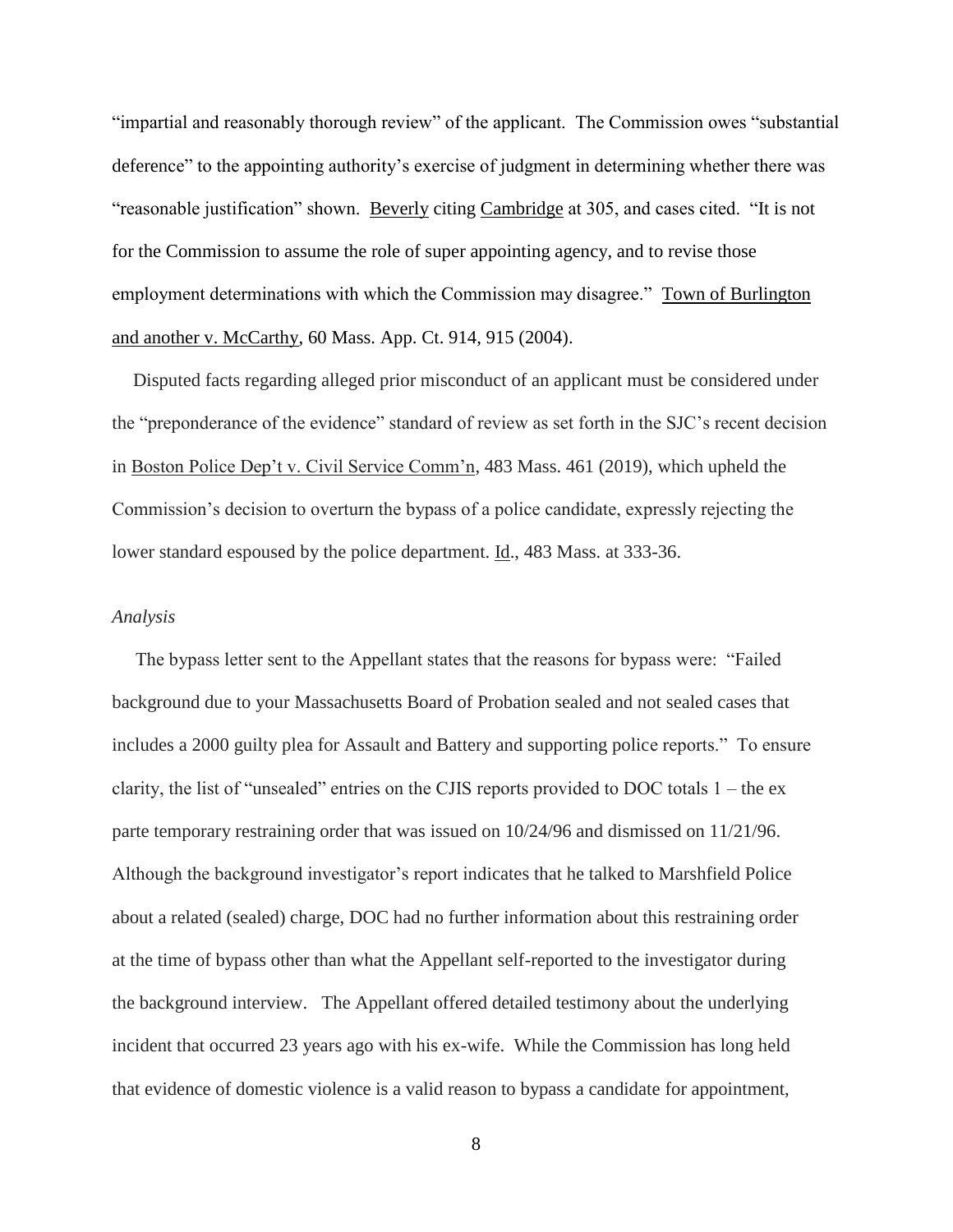particularly in regard to public safety appointments, the facts, as shown here, including that the event occurred more than 2 decades ago and that the ex-parte restraining order and criminal charges were dismissed a few weeks later, do not provide a valid reason for bypassing the Appellant in 2019.

 That turns to the other reason for bypass: "not sealed cases that includes a 2000 guilty plea for Assault and Battery and supporting police reports." Critical to deciding this case are the following questions:

- 1. Was DOC permitted to rely on the Appellant's sealed criminal records and/or the underlying incident related to those records to justify its decision to bypass him?
- 2. Should DOC be permitted to enter those sealed criminal records as an exhibit before the Commission?
- 3. Assuming that DOC can rely on the sealed criminal records and/or the underlying incidents, do they justify DOC's to bypass the Appellant for appointment?

 As referenced in the findings, DOC accessed and obtained the sealed Criminal Offender Record Information (CORI) regarding the Appellant from the state's Criminal Justice Information Services (CJIS). Nothing on that sealed report constituted a statutory disqualifier from serving as a correction officer, nor was the Appellant, as part of his DOC employment application, required to answer any questions related to information on that sealed report. The background investigator, after receiving the sealed report, met with the Appellant and asked him to address entries on that report. In response, the Appellant provided detailed responses, including the details related to the 2000 assault and battery charge, to which he pled guilty and was sentenced to probation and community service.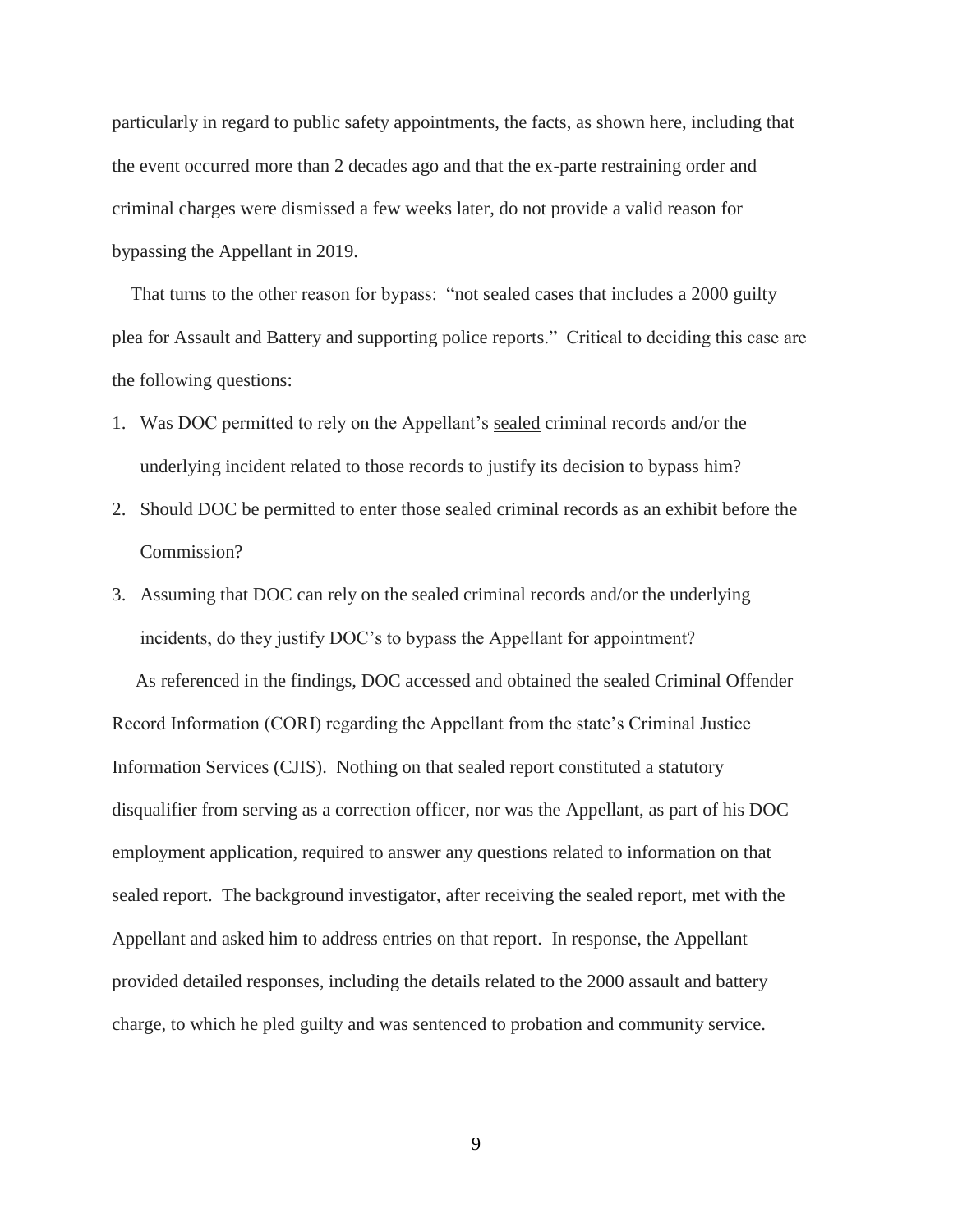The Commission, in Kodhimaj v. DOC, 32 MCSR 377 (2019), previously concluded that

DOC, as a criminal justice agency, may rely on criminal records not available to non-

criminal justice employers, stating in part:

"DOC's ability to receive all of the Appellant's CORI information from CJIS appears to be derived from that section of the state's CORI Law (G.L. c. 6, § 172) which states in relevant part:

' … Criminal justice agencies may obtain all criminal offender record information, including sealed records, for the actual performance of their criminal justice duties …'

Among the criminal justice duties that DOC must perform is the appointment of suitable candidates, such as CO Is, to provide for the care and custody of criminal offenders. In that context, it is appropriate for DOC to conduct a thorough review of a candidate's background, including the review of a candidate's entire criminal offender record information. This is consistent with years of Commission decisions involving the bypass of criminal justice candidates based on their entire criminal record."

Since none of the criminal records in Kodhimaj were sealed, the Commission did not need to

address whether DOC could rely on sealed criminal records to justify a bypass and admit those

records into evidence before the Commission.

G.L. c. 276, Section 100A, provides, in pertinent part, as follows:

" … sealed records shall not operate to disqualify a person in any examination, appointment or application for public service in the service of the commonwealth or of any political subdivision thereof; nor shall such sealed records be admissible in evidence or used in any way in any court proceedings or hearings before any board or commissions..."

G.L. c. 276, Section 100D, provides as follows:

"Notwithstanding any provision of section 100A, 100B or 100C of this chapter, criminal justice agencies as defined in section 167 of chapter 6 shall have immediate access to, and be permitted to use as necessary for the performance of their criminal justice duties, any sealed criminal offender record information as defined in section 167 of chapter 6 and any sealed information concerning criminal offenses or acts of delinquency committed by any person before he attend the age of 17." (emphasis added)

The Appellant argues that, regardless of whether DOC had the ability to obtain the

Appellant's sealed records, the entries contained within that sealed record should not have been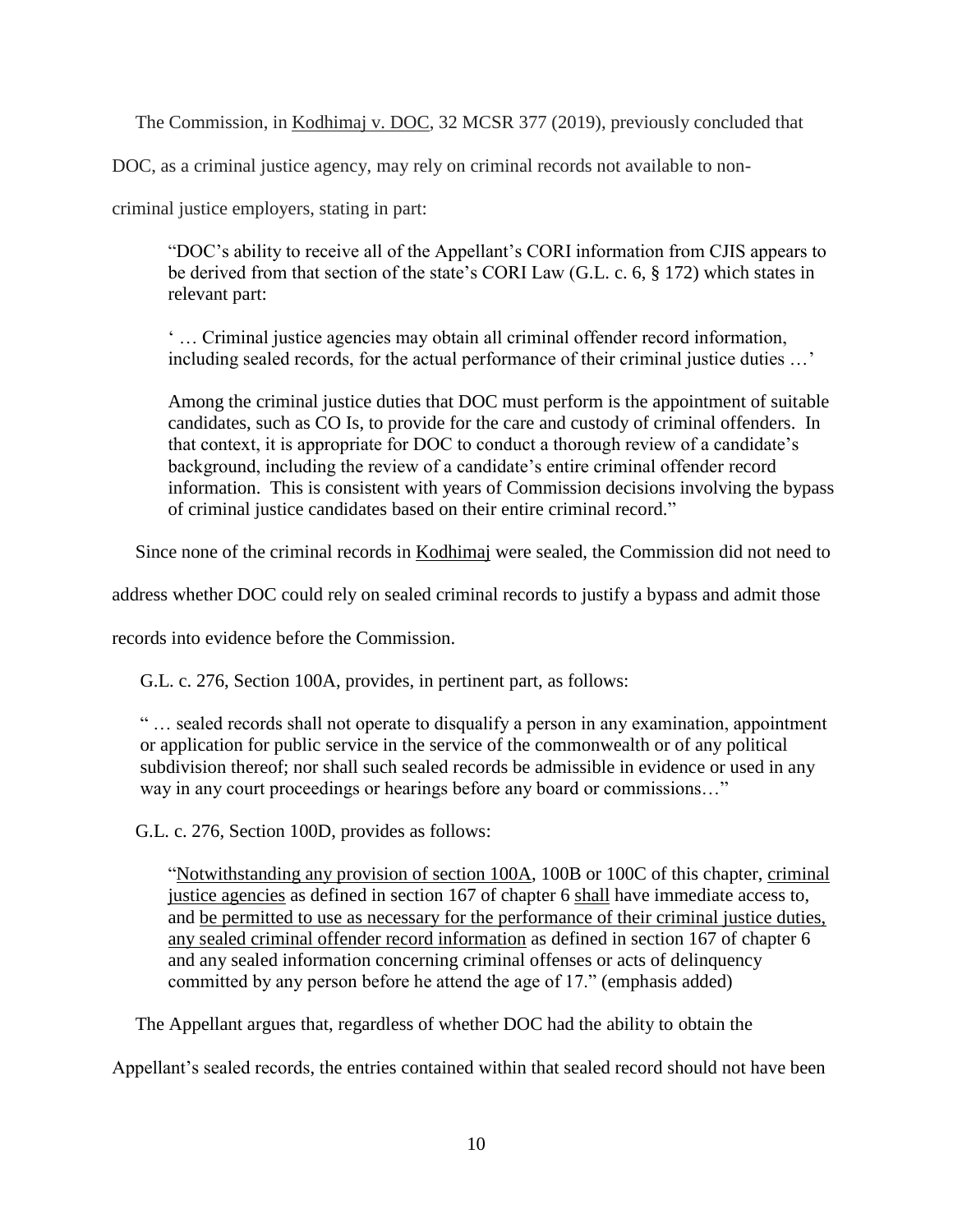used as a basis to bypass the Appellant for employment as that is directly in contradiction with G.L. c. 276, § 100A. Further, even assuming, without conceding, that DOC properly used the Appellant's sealed record as a basis for the bypass decision, in accordance with the provisions of G.L. c. 276, § 100A, the Appellant argues that the sealed records should not be admitted into evidence by the Commission and should not be considered by the Commission in making its decision on this appeal citing that portion of Section 100A which states: "nor shall such sealed records be admissible in evidence or used in any way in any court proceedings or hearings before any board or commissions…".

 The Appellant argues that, unlike G.L. c. 276, § 100D, which enables law enforcement agencies to immediately obtain sealed records for their "criminal justice duties", there is no similar exception in § 100A for the admissibility of sealed records in the context of "…hearings" before any board or commissions."

 In addition to relying on the Commission's decision in Kodhimaj, DOC argues that, whether the Appellant's records are sealed or not becomes less important since the Appellant admitted, both to DOC and the Commission, that he committed the misdemeanor, which carries a potential sentence of up to 2 ½ years in a house of correction.

 The legislature has explicitly provided criminal justice agencies with the ability to: "obtain" and "use as necessary" sealed criminal records for the "actual performance of their criminal justice duties." (G.L. c. 6, s. 172 & G.L. c. 276, s. 100D). First, DOC is a "criminal justice agency". Second, as stated in Kodhimaj, the appointment of suitable candidates, such as CO Is, to provide for the care and custody of criminal offenders, is among the criminal justice duties that DOC must perform. In that context, it is appropriate for DOC to conduct a thorough review of a candidate's background, including the review of a candidate's entire criminal offender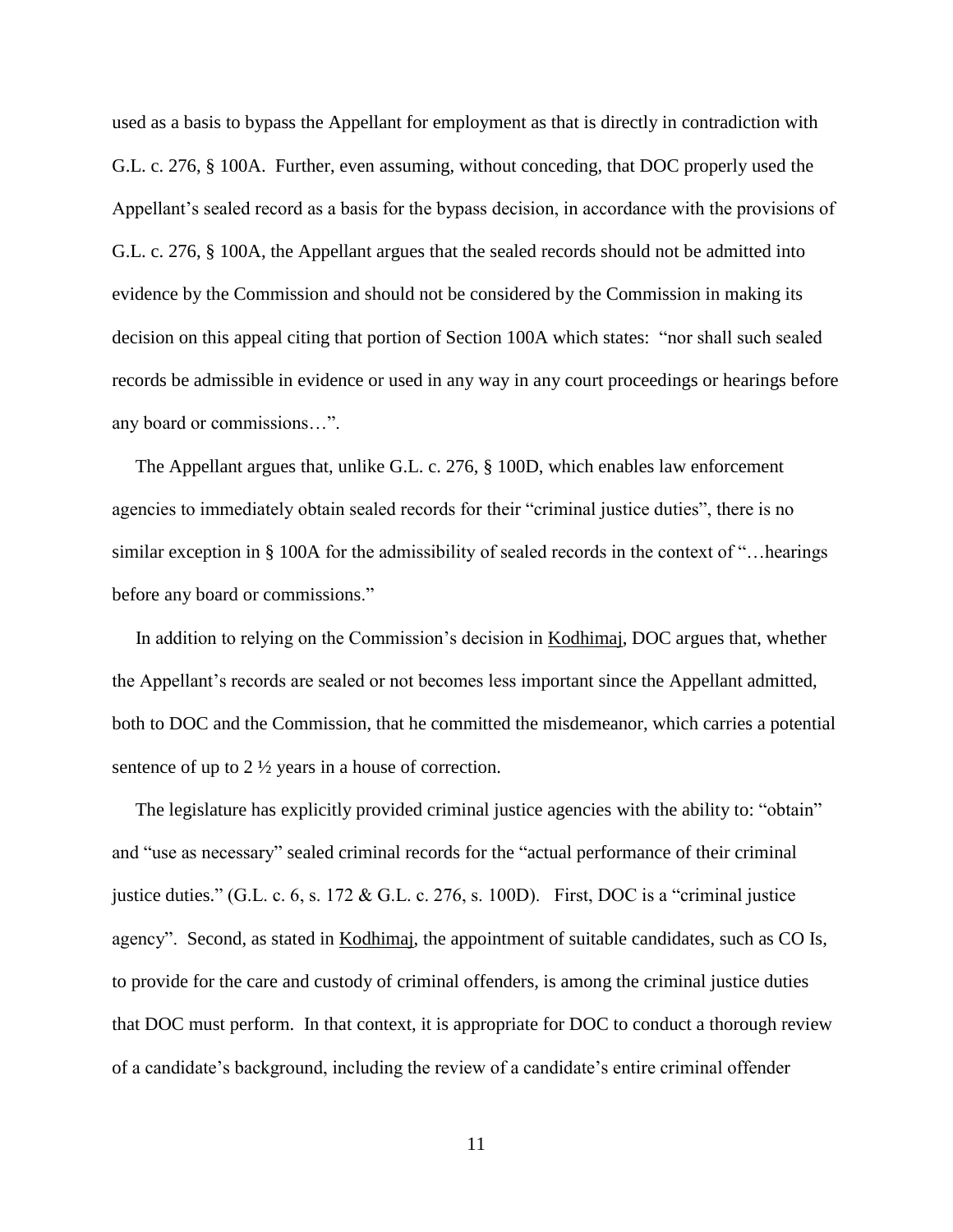record information, including sealed criminal records. Third, based on the above, it would be nonsensical and inconsistent with the above referenced statutes to prohibit DOC from entering the sealed criminal record into evidence before the Commission.

 As discussed in Kodhimaj, however, DOC cannot rely solely on entries on a (sealed or nonsealed) criminal history record if the entry does not constitute an automatic statutory disqualifier. Rather, DOC must give the Appellant a chance to address the criminal record, in regard to both its accuracy and relevance to the job. Here, the background investigator informed the Appellant at the outset about the CORI-related information he had obtained and then offered the Appellant the opportunity to address the information. DOC's process is consistent with the intent of the statute: be transparent, let the Appellant know what additional CORI-related information you have obtained; and then allow him/her to provide an explanation about the alleged or actual misconduct. Put another way, DOC cannot rely solely on the CJIS records themselves to bypass the Appellant. Rather, only after speaking with the Appellant and gathering any other relevant information (i.e. – police reports, etc.) regarding the accuracy and relevance of the underlying misconduct, can DOC consider the underlying misconduct as a possible reason for bypass.

 That turns to whether the Appellant's criminal conduct is a valid reason for bypass. DOC acknowledges that the assault and battery charge from 19 years ago, for which the Appellant pled guilty, was the major reason for the decision to bypass him for appointment. DOC argues that the Appellant used poor judgment in handling an interaction with the driver who rear-ended his car. Opening the door of the driver's car and repeatedly punching the individual, according to DOC, demonstrates a lack of self-control; a quality that is necessary for a Correction Officer as inmates frequently throw bodily fluids at COs, and are often violent. DOC argues that handling situations like those described requires patience and self-control, qualities that, according to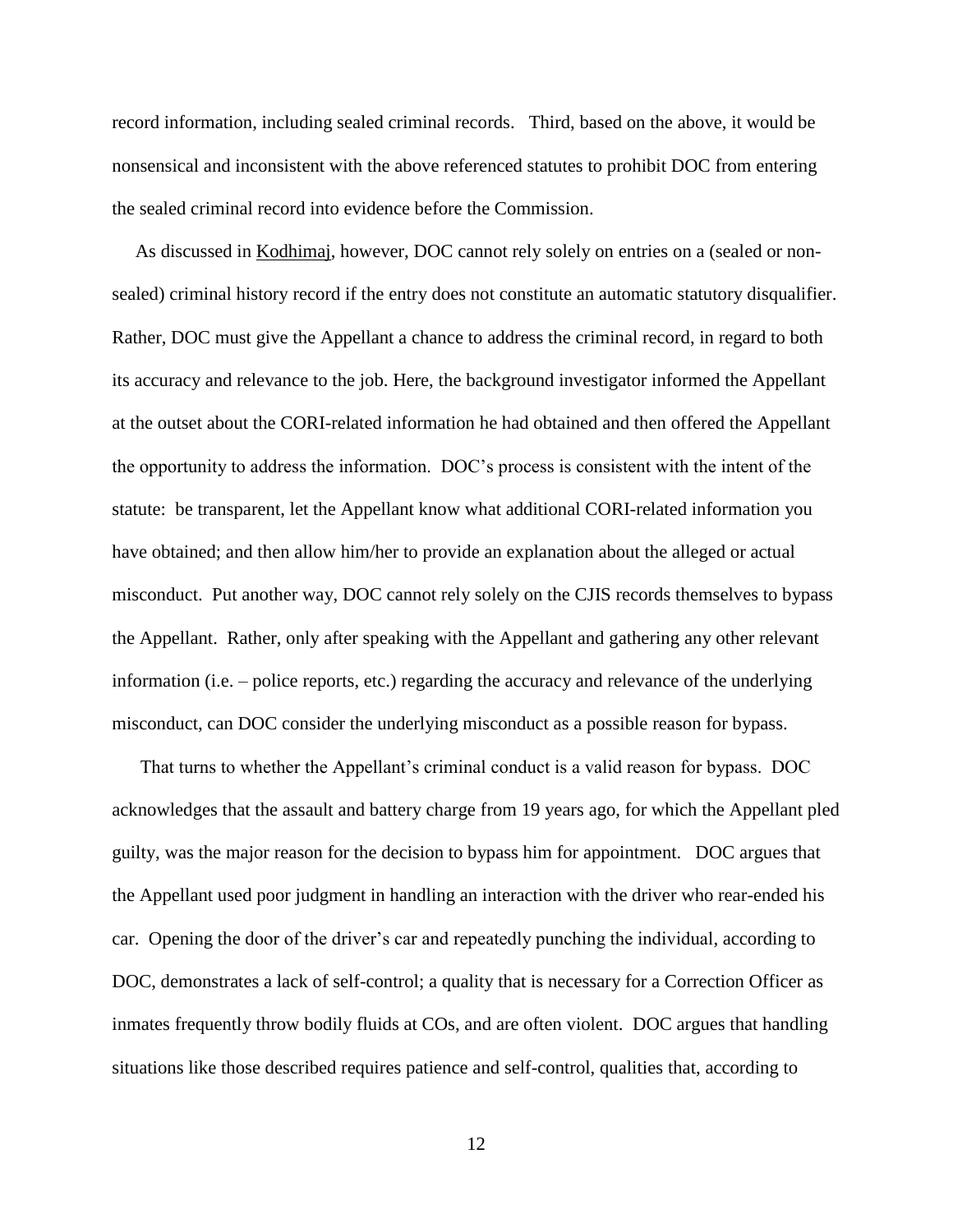DOC, appear to be lacking in the Appellant. Thus, DOC argues, there was a sufficient nexus between the candidate's prior misconduct and his potential ability to perform the duties of a Correction Officer.

 The Appellant argues that it is manifestly unjust to bypass him for appointment, given that the bypass was based upon a Guilty plea for an Assault and Battery from 2000; approximately nineteen (19) years have passed since that Guilty plea; he has had no further legal difficulties in the intervening years, during which time he has sought and maintained gainful employment with positive reports from his employer; served two deployments with the National Guard; remarried, become a homeowner and is raising two children. Preventing him from employment with the DOC, based primarily upon an approximately nineteen (19) year old Guilty plea for a misdemeanor offense when all other factors are highly favorable certainly, argues the Appellant, amounts to an arbitrary and capricious action on the part of DOC.

 This is a (very) close call. In its recent decision in Boston Police v. Civ. Serv. Comm'n and Gannon, the SJC confirmed that an Appointing Authority must prove, by a preponderance of the evidence*, that the Appellant actually engaged in the alleged misconduct used as a reason for bypass.* However, the Court also *reaffirmed* that, once that burden of proof *regarding the prior misconduct* has been satisfied, it is for the appointing authority, not the commission, to determine whether the appointing authority is willing to risk hiring the applicant. Specifically, the SJC stated in relevant part:

"a police department should have the discretion to determine whether it is willing to risk hiring an applicant who has engaged in prior misconduct ... However, where, as here, the alleged misconduct is disputed, an appointing authority is entitled to such discretion only if it demonstrates that the misconduct occurred by a preponderance of the evidence. See Cambridge, 43 Mass. App. Ct. at 305; G. L. c. 31 § 2 (b).

In Cambridge, *supra* at 305, the Appeals Court held that where an applicant has engaged in past misconduct, it is for the appointing authority, not the commission, to determine whether the appointing authority is willing to risk hiring the applicant. However, the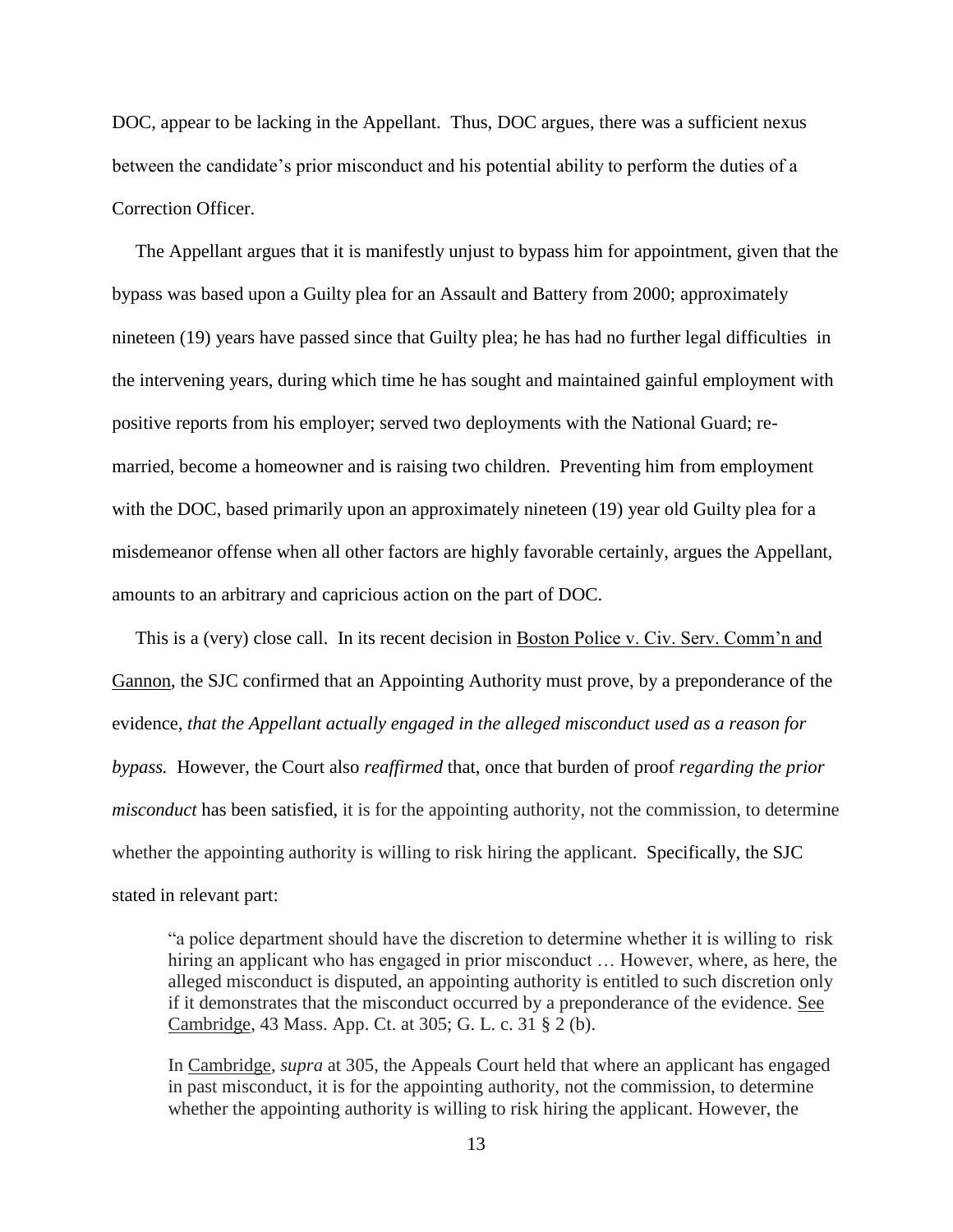misconduct in Cambridge was undisputed by the applicant. Here, in contrast, the question whether Gannon engaged in past misconduct was the single issue brought before the commission. Because the failed drug test was the department's proof that Gannon ingested cocaine and was the sole reason for the bypass, it was the department's burden to prove by a preponderance of the evidence that the test reliably demonstrated that Gannon had ingested cocaine. To the extent that the dissent suggests that there are occasions when an appointing authority need not demonstrate reasonable justification by a preponderance of the evidence as required by G. L. c. 31, § 2 (b), we disagree.

In Beverly, 78 Mass. App. Ct. at 190, the Appeals Court concluded that the commission erred as a matter of law when it required the city to prove that the candidate committed the misconduct for which he was fired from a previous job. In so doing, the Appeals Court articulated a different standard of proof to be applied in cases where an applicant's misconduct is in dispute, i.e., an appointing authority need only demonstrate "a sufficient quantum of evidence to substantiate its legitimate concerns." Id. at 188. See 0. L. c. 31, § 2 (b).[30] It is error to apply any standard other than a preponderance of the evidence in this context. See Anthony's Pier Four Inc. v. HBC Assocs., [411 Mass. 451,](http://sll.gvpi.net/document.php?id=sjcapp:411_mass_451) 465 (1991), quoting Commonwealth v. Hawkesworth. [405 Mass. 664,](http://sll.gvpi.net/document.php?id=sjcapp:405_mass_664) 669 n.5 (1989) ("an appellate court 'carefully scrutinizes the record, but does not change the standard of review' ").

Citing to Cambridge, 43 Mass. App. Ct. at 305, the court in Beverly, 78 Mass. App. Ct. at 190, further suggested that to require an appointing authority to prove a candidate's alleged misconduct "would force the city to bear undue risks." However, the "risk" discussed in Cambridge pertained to risk that the candidate might engage in future misconduct, not risk that the candidate engaged in past misconduct.

For these reasons, the department may not rely on demonstrating a "sufficient quantum of evidence" to substantiate its "legitimate concerns" about the risk of a candidate's misconduct. Beverly, 78 Mass. App. Ct. at 188. Instead, it must, as required by G. L. c. 31, § 2 (b), demonstrate reasonable justification for the bypass by a preponderance of the evidence."

Applied here, it is undisputed that the Appellant engaged in criminal behavior 19 years ago.

DOC effectively argues that, as part of a thorough review in which the Appellant was given the

opportunity to address the underlying misconduct, they exercised their discretion not to assume

the risk of hiring the Appellant based on that prior misconduct. The Appellant argues that, rather

than being a valid exercise of discretion, DOC's decision here was arbitrary and capricious.

I can't conclude that DOC's decision here was necessarily "arbitrary and capricious" as it did

not "lack any rational explanation that reasonable persons might support." Cambridge v. Civil

Serv. Commn., [43 Mass. App. Ct. 300,](http://sll.gvpi.net/document.php?field=jd&value=sjcapp:43_mass._app._ct._300) 303 (1997).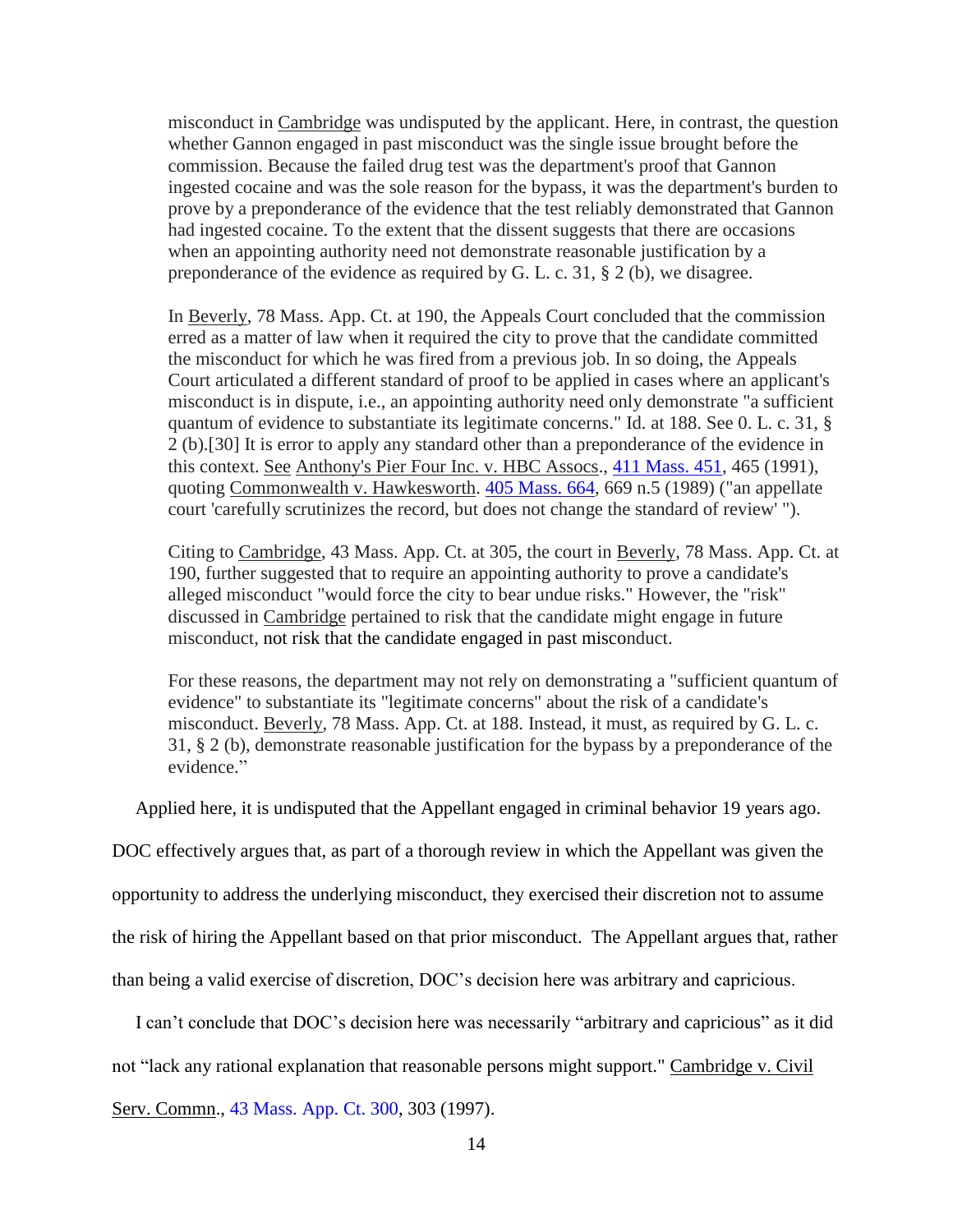In regard to the broader issue of whether the Appellant's behavior from 19 years ago provides DOC with reasonable justification to bypass the Appellant, there are strong public policy arguments suggesting it is not. Leaders across the political spectrum in Massachusetts have stressed the need to avoid looking at a snapshot of who a candidate was many years ago, but, rather, to look at who that candidate is today, as defined primarily by the intervening years since the misconduct occurred.

 Here, the Appellant has a 19-year record of being a good citizen, serving two tours of active military duty in Iraq and Afghanistan, raising a family, maintaining steady employment and, importantly, no evidence of any criminal misconduct during that time period. That 19-year record would appear to be a better predictor of whether the Appellant has the patience and selfcontrol needed to serve as a correction officer.

 The Commission reached a somewhat similar conclusion in Laguerre v. Springfield Fire Department, 25 MCSR 549 (2012). In Laguerre, the Appellant had pled "no contest" to a charge of assault and battery with a dangerous weapon (a felony) 15 years prior to seeking appointment as a firefighter. The Commission questioned the reasonableness and legitimacy of relying on this criminal misconduct, particularly given that Mr. Laguerre, similar to Mr. Golden, had been a model citizen for the intervening 15 years, including serving two tours of duty in Iraq. In Laguerre, however, the Springfield Fire Department failed to even *consider* the intervening 15 years, discontinuing the review process after learning of Laguerre's criminal record.

 Here, as referenced above, DOC *did* consider the 19 intervening years since Mr. Golden engaged in criminal behavior and DOC *did* give Mr. Golden the opportunity to address his criminal history. After what appears to be careful review and consideration, the DOC Commissioner, after weighing all factors, concluded that it would be too great of a risk to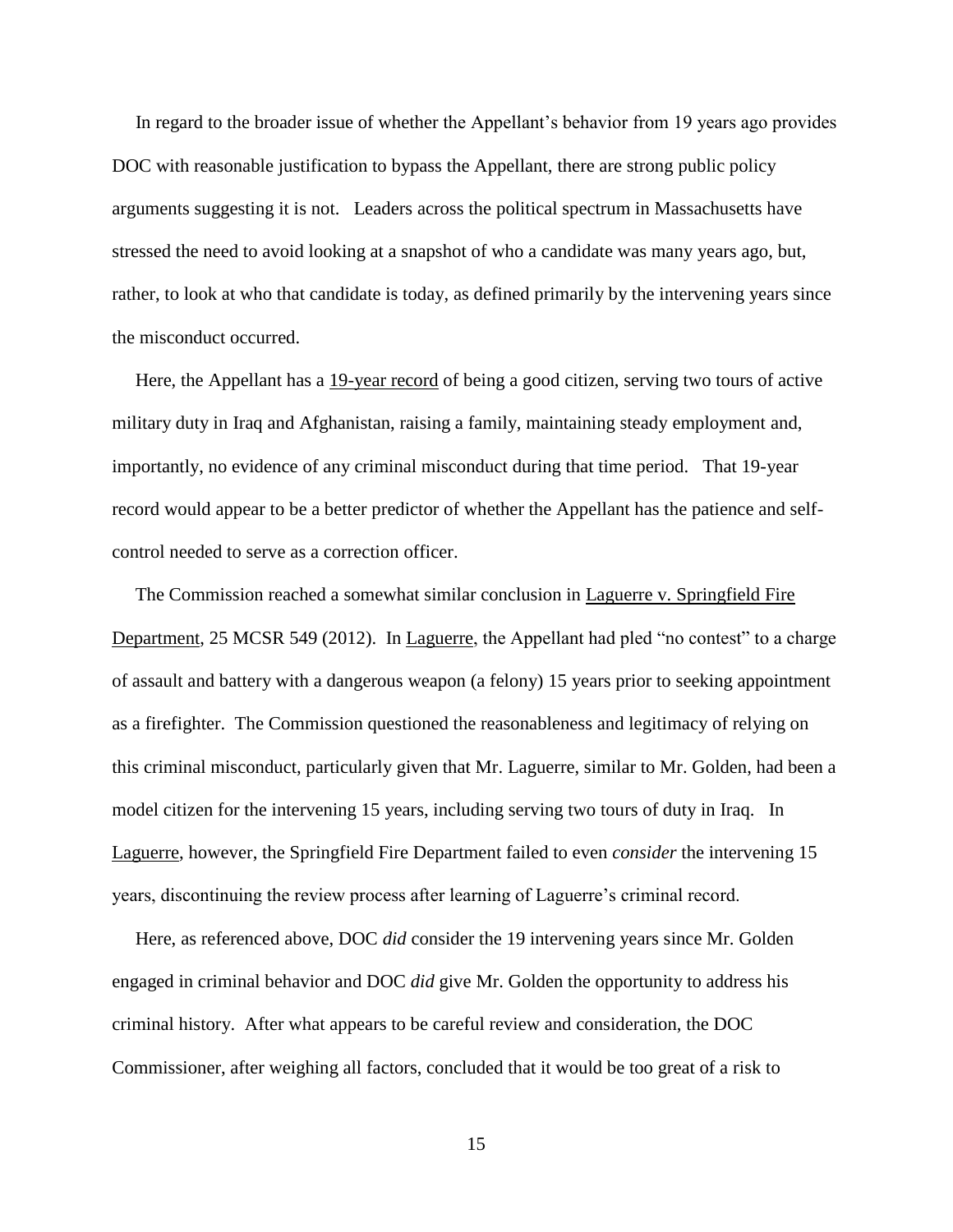appoint Mr. Golden to the stressful position of CO I. To me, that conclusion stretches the bounds of reasonableness, commonsense and equity. However, given that the criminal misconduct is undisputed; given that DOC did the type of thorough review required, which included a consideration of the Appellant's entire history; and given that DOC has articulated specific, rational reasons supporting their conclusion that the Appellant's appointment could, arguably, create too high of a risk, I see no basis upon which the Commission can overturn DOC's discretionary decision here.

 However, for the reasons stated above, including the compelling public policy arguments in favor of giving more weight to the Appellant's now two decades of being a model citizen, the Commission is making this decision effective sixty days from the date of issue. To ensure clarity, we encourage DOC to use this sixty-day period to reconsider their decision to bypass the Appellant for appointment. Should DOC ultimately decide that the Appellant, at a minimum, deserves a second look in a subsequent hiring cycle, the Commission would grant the appropriate relief to facilitate that reconsideration.

## *Conclusion*

 The Appellant's appeal under Docket No. G1-19-198 is hereby *denied*, with a future effective date of July 7, 2020.

Civil Service Commission

*/s/ Christopher Bowman* Christopher C. Bowman Chairman

By a 4-1 vote of the Civil Service Commission (Bowman, Chairman; Camuso, Ittleman, and Tivnan, Commissioners – Yes; Stein, Commissioner - No) on May 7, 2020.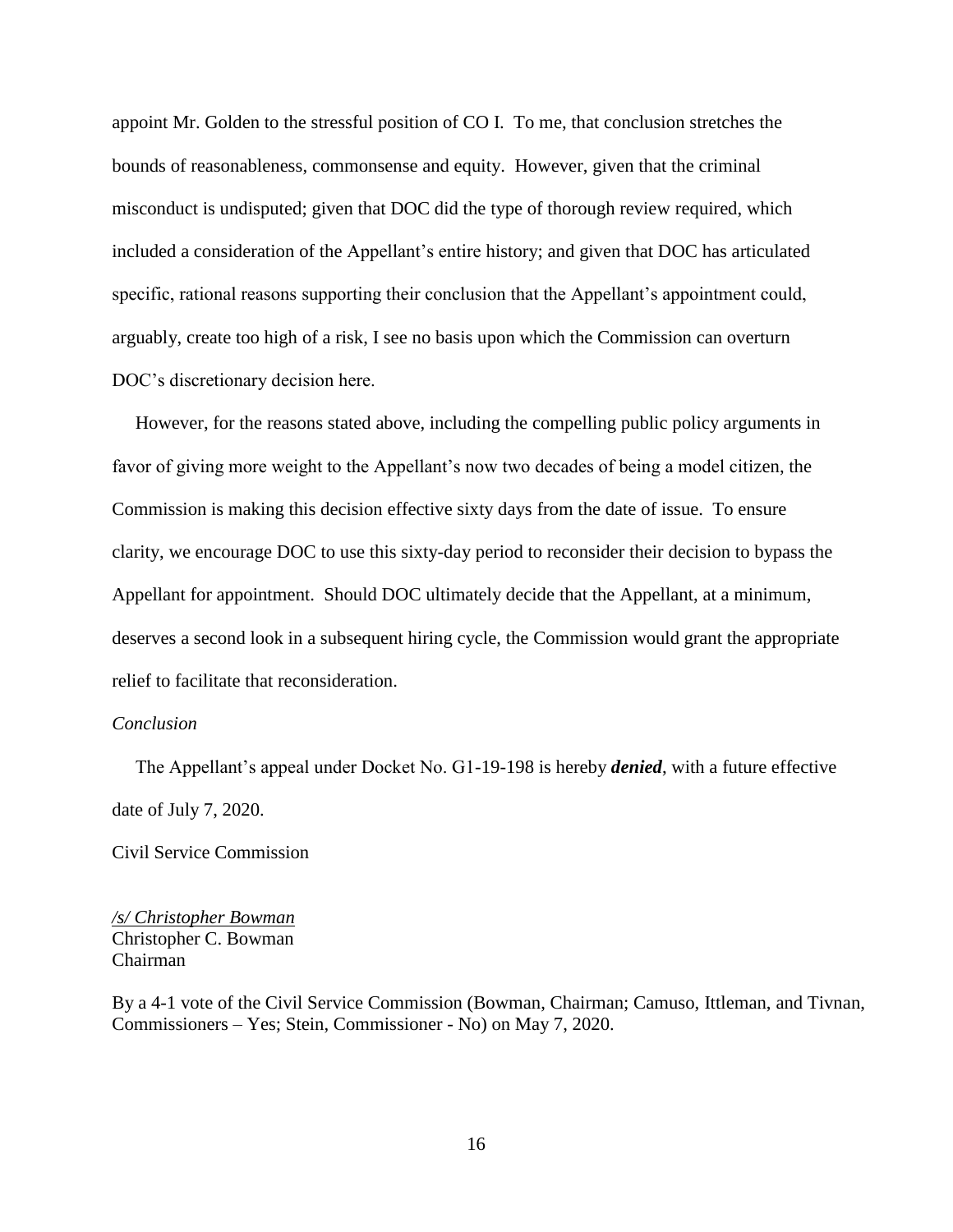Either party may file a motion for reconsideration within ten days of the receipt of this Commission order or decision. Under the pertinent provisions of the Code of Mass. Regulations, 801 CMR 1.01(7)(l), the motion must identify a clerical or mechanical error in this order or decision or a significant factor the Agency or the Presiding Officer may have overlooked in deciding the case. A motion for reconsideration does not toll the statutorily prescribed thirty-day time limit for seeking judicial review of this Commission order or decision.

Under the provisions of G.L c. 31, § 44, any party aggrieved by this Commission order or decision may initiate proceedings for judicial review under G.L. c. 30A, § 14 in the superior court within thirty (30) days after receipt of this order or decision. Commencement of such proceeding shall not, unless specifically ordered by the court, operate as a stay of this Commission order or decision. After initiating proceedings for judicial review in Superior Court, the plaintiff, or his / her attorney, is required to serve a copy of the summons and complaint upon the Boston office of the Attorney General of the Commonwealth, with a copy to the Civil Service Commission, in the time and in the manner prescribed by Mass. R. Civ. P. 4(d).

Notice: Charlotte Tilden, Esq. (for Appellant) Norman Chalupka, Esq. (for Respondent)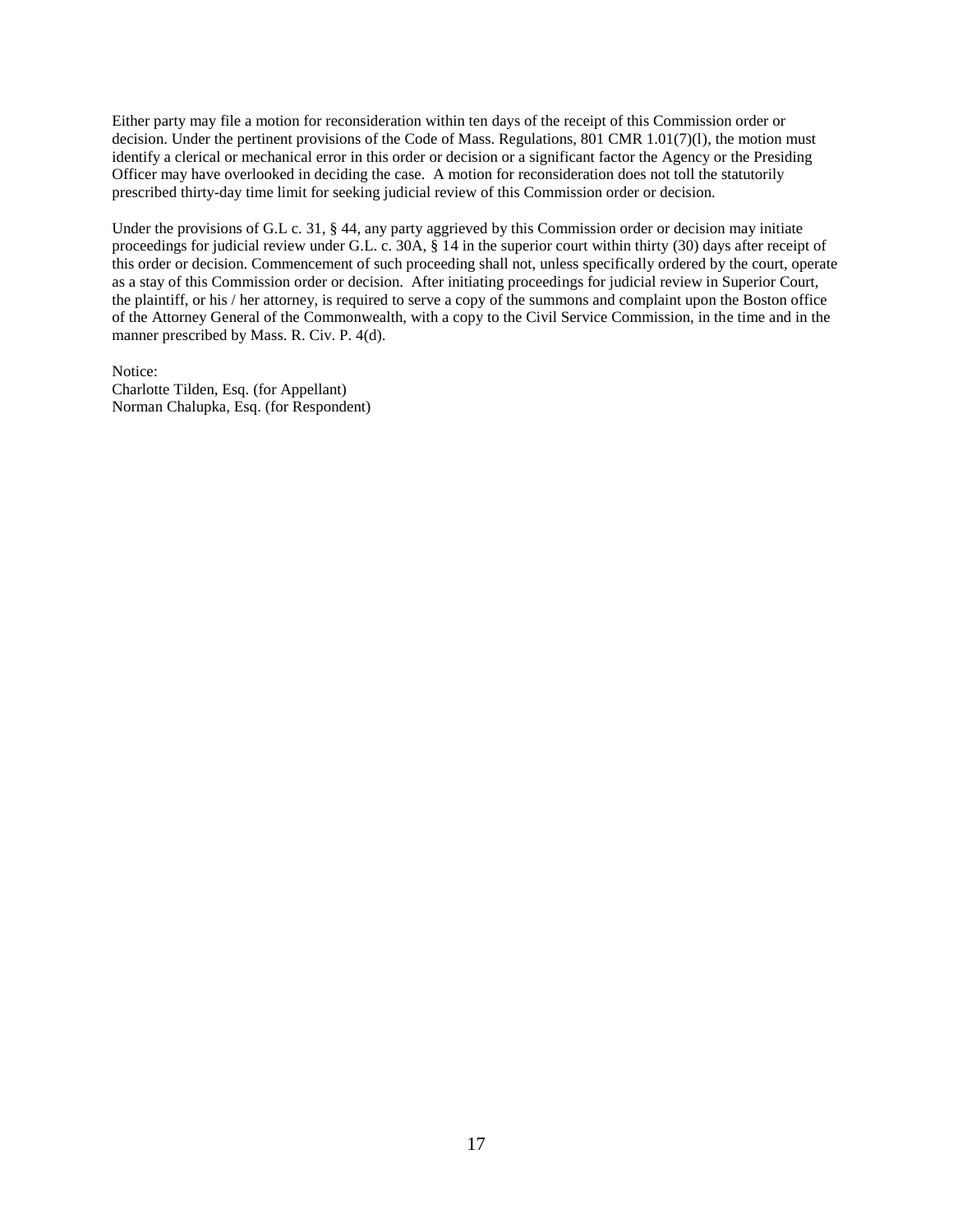### **COMMONWEALTH OF MASSACHUSETTS**

### **CIVIL SERVICE COMMISSION**

One Ashburton Place: Room 503 Boston, MA 02108 (617) 979-1900

MICHAEL GOLDEN, Appellant

*v*. G1-19-198

# DEPARTMENT OF CORRECTION, Respondent

## OPINION OF COMMISSIONER STEIN

 I respectfully dissent. I agree with the majority that the record here presents a very close call and, because it is such a close call, I would require a heightened scrutiny and more clearly articulated explanation for the DOC's conclusion that the Appellant's 19-year-old misdemeanor conviction serves as a rational justification to trump an otherwise stellar personal and professional record which gives every indication of the Appellant's present suitability to serve as a DOC Correction Officer. The majority is correct that the Commission should not be substituting its judgement for the rational exercise of discretion afforded to an appointing authority, but that discretion is not unfettered.

 Massachusetts law has defined those offenses and misconduct that are, indeed, sufficiently problematic as a matter of law, that they may bar a candidate "forever" from appointment to the DOC, such as a felony conviction or prior incarceration. The Appellant's misconduct, here, as inexcusable as it was, is not in that category. Thus, when an appointing authority relies on a discretionary decision that is as close a call as even the majority describes, I do not believe that the Commission is required to give rote deference to the decision but must require, in the unusual